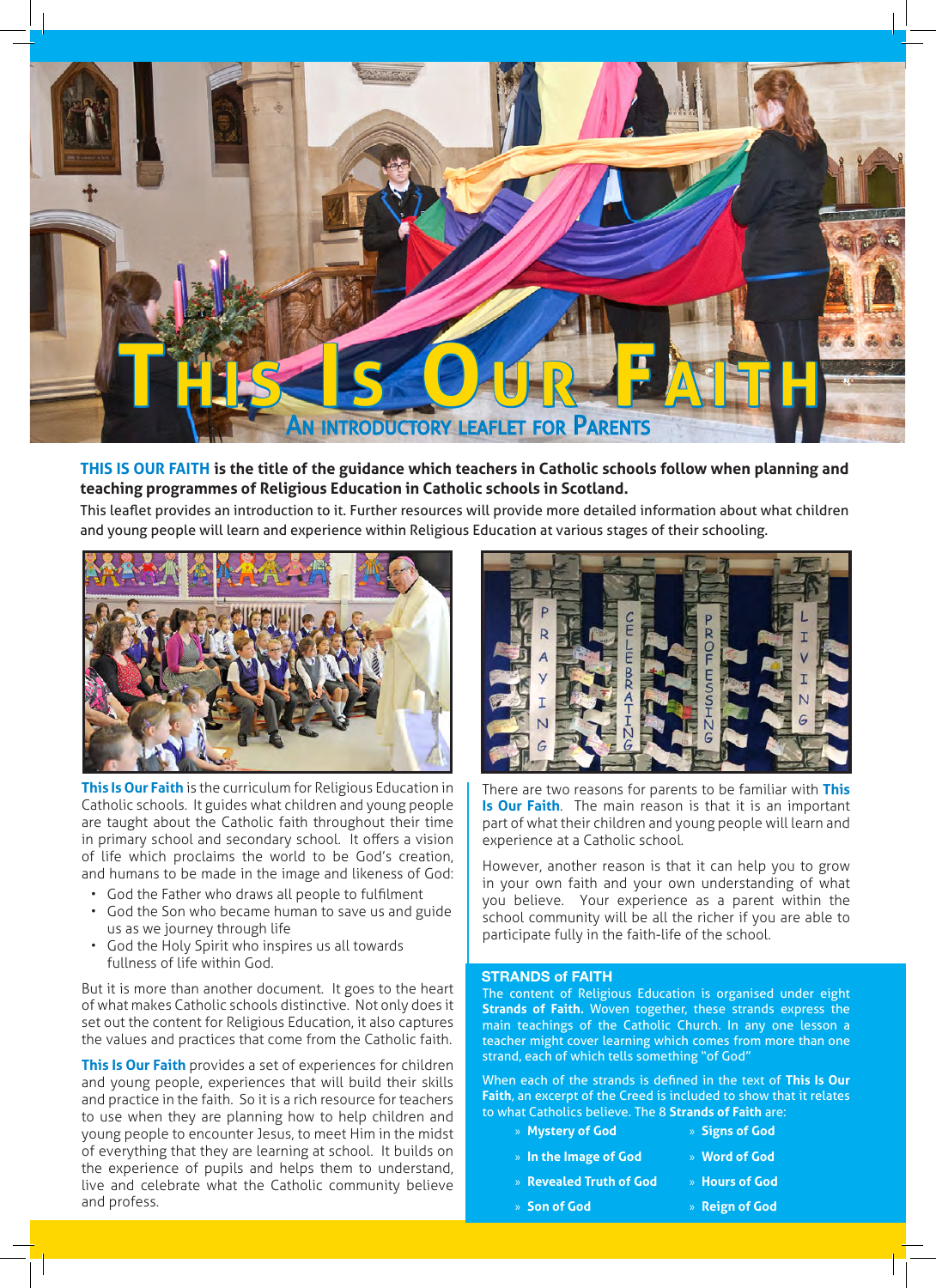### **STRAND of FAITH** THE CREED AND THE CREED AND THE CREED AND THE CREED.

## **MYSTERY OF GOD** refers to the mysterious presence of God in our lives.



- We can develop an awareness of the mystery of God through contemplation of the wonders of creation.
- The universe was created in a state of 'journeying' towards its creator.
- Evil has entered the world through the misuse of freedom by God's creatures.
- The Good News of salvation is that God has made it possible, through Jesus Christ, to know him, love him, serve him and be happy with him forever.

## **In the Image of God**



## **Revealed Truth of God**

expresses our understanding of each person being created in God's image and likeness, called to live "life to the full".

- All human beings are created in the image and likeness of God and are created equal.
- We are created with talents, characteristics and capacities which are the basis of our unique vocation.
- Through original sin we have the inclination to sin, but through the Holy Spirit we can avoid it.
- Union with God, both now and forever, is possible through Jesus Christ.
- Union with God is the dignity, vocation and purpose of human life.

explores how God is revealed in the Trinity of Father, Son and Holy Spirit and how we are called to relationship with Him in and through each other.

- God has revealed himself gradually through history.
- Revelation is complete in Jesus but not explicit.
- The Holy Spirit works through the Church to bear witness to the truth.
- The teaching office of the Church acts with authority in the name of Jesus Christ.

**Son of God** shows the significance of the life, death and resurrection of Jesus Christ

- Jesus is both fully divine and fully human.
- Through baptism we enter into the life of God and are called to continue the work of Jesus.
- The resurrection is central to our Christian faith because, when God raised Jesus from the dead, Jesus overcame sin and death and enabled us to live as God's sons and daughters.

I believe in the one Lord Jesus Christ, the only begotten Son of God. . . begotten not made, consubstantial with the Father; through Him all things were made. For our sake he was crucifed under Pontius Pilate; he suffered death and was buried and rose again on the third day in accordance with the Scriptures. He ascended into heaven and is seated at the right hand of the Father. He will come again to judge the living and the dead.

I believe in one God, the Father Almighty, maker of heaven and earth, of all things visible and invisible

Through him all things were made. For us men, and for our salvation, He came down from heaven.

I believe in the Holy Spirit, the Lord, the Giver of Life, who proceeds from the Father and the Son, who with the Father and the Son is adored and glorified, who has spoken through the prophets.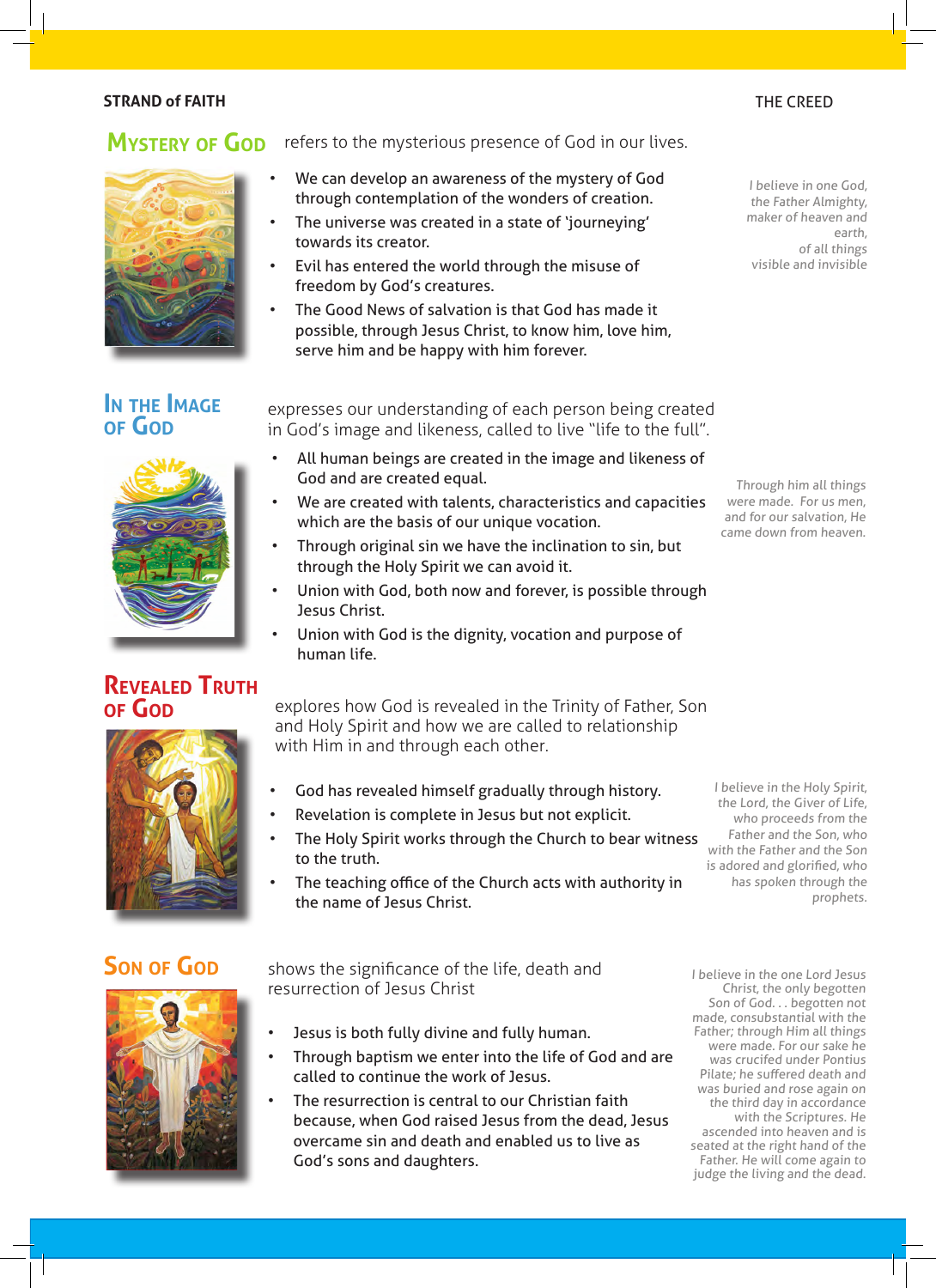### **STRAND of FAITH** THE CREED AND THE CREED AND THE CREED AND THE CREED AND THE CREED.

## **Signs of God**

covers learning about the Church and the Sacraments as signs of God's active, continuing and sustaining presence in our lives

- The faith we profess is first professed by the Church, which is our teacher in the faith.
- Through the seven sacraments we enter most deeply into the mystery of the death and resurrection of Jesus.
- The sacraments were willed and instituted by Christ and entrusted to the Church.
- Through the sacraments we receive God's grace to nurture our Christian life.

# **Word of God**

explores the forms and the meaning of the Bible, the texts of Sacred Scripture, as God's message to all people in all times.

- Written under the inspiration of the Holy Spirit, Sacred Scripture contains the truth of salvation.
- Sacred Scripture and the Tradition of the Church are intimately related because they come from the same source and together constitute the Word of God.
- Through the Word of God we find nourishment and strength and deepen our awareness of the mystery of God.

Hours of God considers the importance of prayer, devotion, sacred time and spaces so that we can develop a personal relationship with God.

- We are baptised in the name of the Father and of the Son and of the Holy Spirit. Our prayer is primarily adoration and praise of the Holy Trinity.
- Our prayer is a response to God's love and God's call.
- Liturgy makes present the events which saved us.
- In the Eucharist the sacrifice of Christ is made present in sacrament and unites the praise, suffering, prayer and work of the members of the body of Christ.

# **Reign of God**

relates to our belief that we are called to holiness in our lives, to transform the world into God's kingdom of justice, love and peace.

- Jesus brought about the Kingdom of God through his miracles, his teaching and through his death and resurrection.
- The values of the kingdom are summarised in the Beatitudes.
- Christians have a vocation to bear personal witness to the Good News, beginning with an inner conversion from sin.
- Responding to their vocation, Christians make the Reign of God known in the world.
- Conversion is characterised by acts of self-sacrificing love, peace, reconciliation and solidarity with the poor.

I believe in the Holy Spirit, the Lord, the Giver of Life, who proceeds from the Father and the Son, who with the Father and the Son is adored and glorified. I believe in one, holy, Catholic and apostolic Church. I confess one Baptism for the forgiveness of sins.

I believe in the Holy Spirit. . . who has spoken through the prophets. I believe in one, holy, Catholic and apostolic Church.

I believe in the Holy Spirit, . . who with the Father and the Son is adored and glorified.

He will come again in glory to judge the living and the dead and his Kingdom will have no end. I confess one baptism for the forgiveness of sins and I look forward to the resurrection of the dead and the life of the world